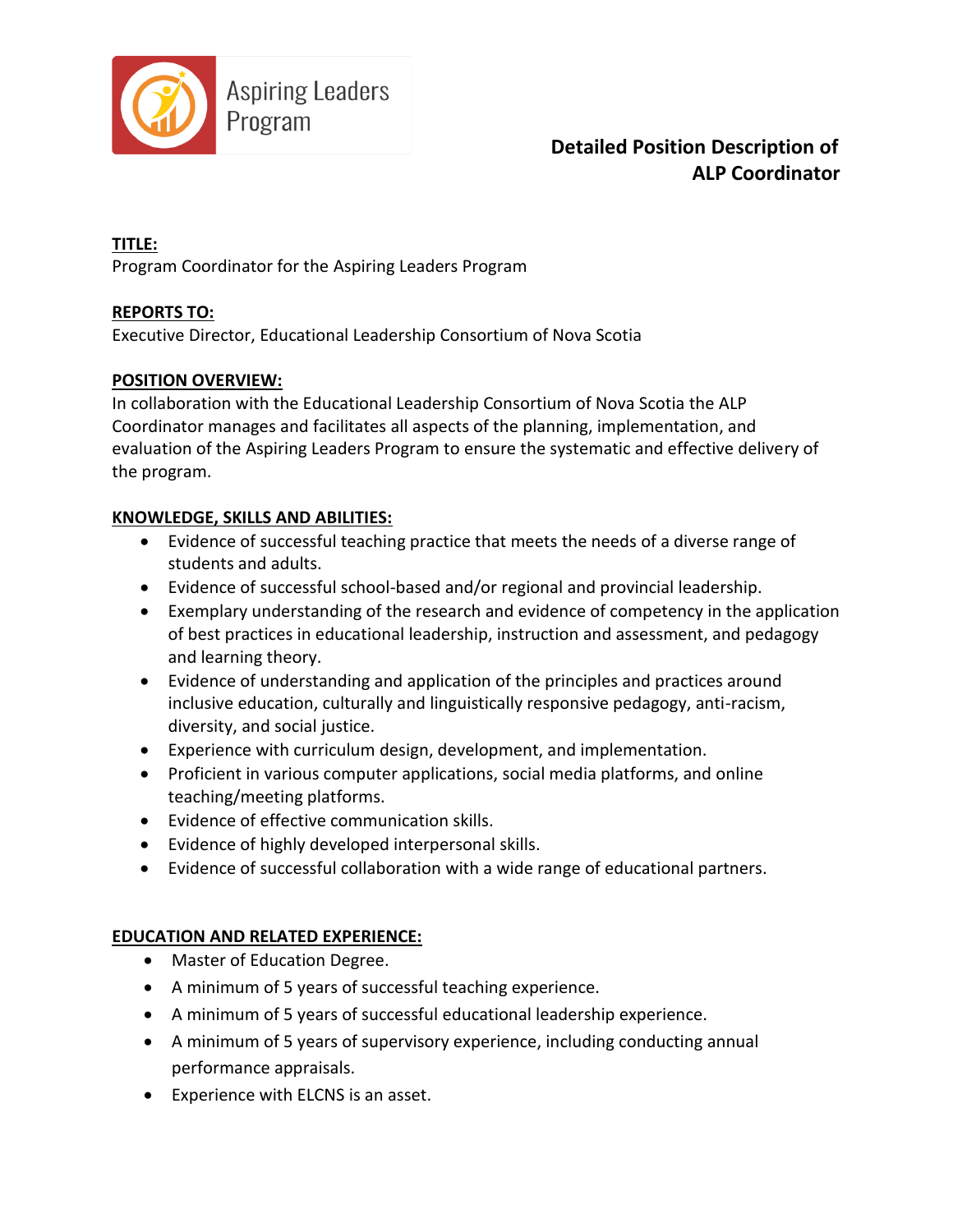

#### **ROLES AND RESPONSIBILITIES:**

| <b>Position/Group</b>           | <b>Coordinator Responsibility</b>                                              |
|---------------------------------|--------------------------------------------------------------------------------|
| <b>ELCNS Executive Director</b> | Provide Executive Director with updated copies of all documents,               |
|                                 | meeting notes, action sheets, coordinator reports and                          |
|                                 | seminar/institutes schedules and locations                                     |
|                                 | Assist Executive Director with:                                                |
|                                 | updating and distributing of promotional materials                             |
|                                 | confirming facilitators for each seminar and institute                         |
|                                 | finding new facilitators when needed                                           |
|                                 | On-going communication of changes/issues/concerns                              |
| <b>Management Team</b>          | Meeting Agendas prepared and shared with Executive Director<br>for circulation |
|                                 | Meeting Notes prepared and shared with Executive Director for                  |
|                                 | circulation                                                                    |
|                                 | Action Sheet prepared and updated for meetings                                 |
|                                 | Chair Management Team meetings                                                 |
|                                 | Ongoing communication with Management Team members                             |
| <b>ELCNS Board of Directors</b> | Prepare and present (or provide to ELC Executive Director for                  |
|                                 | presentation) ALP Coordinator Reports                                          |
| <b>ALP Regional Contacts</b>    | Provide documents                                                              |
|                                 | Promotional materials and Communique                                           |
|                                 | <b>Mentor Handbook</b>                                                         |
|                                 | Participant Handbook                                                           |
|                                 | Schedules and locations of seminars/institutes                                 |
|                                 | <b>Culminating Assessment</b>                                                  |
|                                 | Host an on-line information session prior to selection process                 |
|                                 | (check-in session as needed)                                                   |
|                                 | Ongoing communication - updates/events/issues                                  |
| <b>Cohort Participants</b>      | Provide documents                                                              |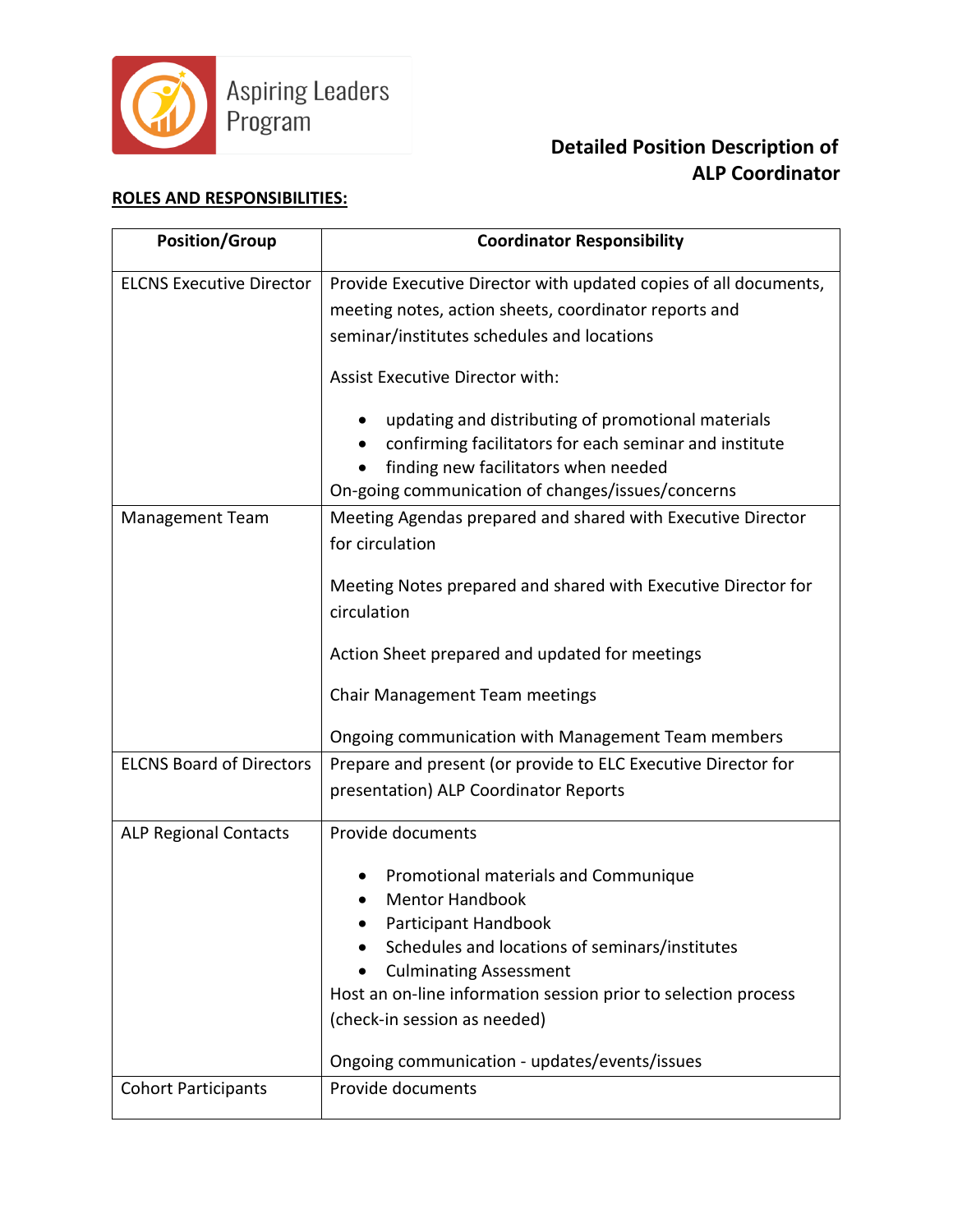

|              | Participant's Handbook<br>٠                                             |
|--------------|-------------------------------------------------------------------------|
|              | Schedule of institutes and seminars                                     |
|              | Bridging assignments following seminars*<br>$\bullet$                   |
|              | Power points and seminar documents following seminars*<br>$\bullet$     |
|              | Seminar/Institute feedback form*<br>$\bullet$                           |
|              | Seminar and Institute descriptions for PD funding prior to<br>$\bullet$ |
|              | seminars                                                                |
|              | CA Overview prior to assessment<br>$\bullet$                            |
|              | Program Evaluation form following completion of the<br>Program          |
|              | Host on-line information/check-in sessions, as needed                   |
|              | Ongoing communication - reminders/updates/changes                       |
|              | *Facilitators are to upload Bridging Assignments, PPT's, Feedback       |
|              | Form and resources to Aspiring Leaders Program Shared Drive in          |
|              | GNSPES for participants to access.                                      |
| Facilitators | Verify availability to facilitate seminars and institutes on the        |
|              | designated day and time                                                 |
|              | Provide documents                                                       |
|              | <b>Information for ALP Facilitators</b><br>$\bullet$                    |
|              | Seminar and Institute schedule/location information<br>$\bullet$        |
|              | Cohort participant list<br>$\bullet$                                    |
|              | Seminar/Institute Feedback Form<br>$\bullet$                            |
|              | <b>Expense form</b><br>٠                                                |
|              | Previous seminar bridging assignment<br>$\bullet$                       |
|              | Norms established at Summer Institute I                                 |
|              | Host an on-line information session, as needed                          |
|              | Provide facilitator supply box and chart paper prior to                 |
|              | seminar/institute                                                       |
|              | Assist with organizing of nutrition breaks and lunch                    |
|              | Reminders of Bridging Assignments/PPT/articles/documents to be          |
|              | shared with participants prior to and following the                     |
|              | seminar/institute in the shared drive (assist when needed)              |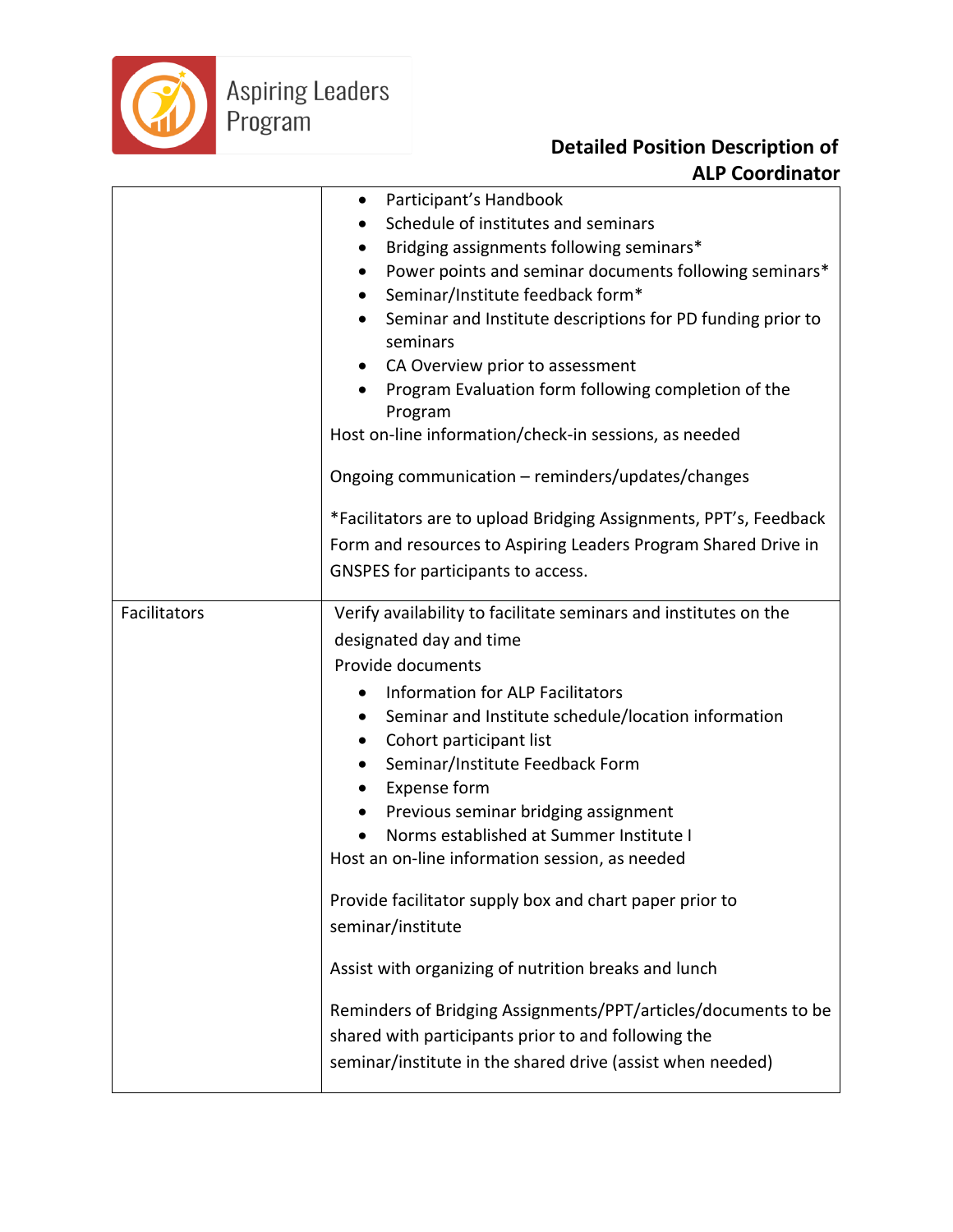

|                                                                          | Ongoing communication – reminders/updates/changes                                                                                                                                                                                                                                                                         |
|--------------------------------------------------------------------------|---------------------------------------------------------------------------------------------------------------------------------------------------------------------------------------------------------------------------------------------------------------------------------------------------------------------------|
| <b>Principal Mentors</b>                                                 | Initial contact to thank them for participating<br>Provide with seminar schedule and mentor handbook - hardcopy<br>and electronic<br>Provide bridging assignments prior to each residency day<br>Host an on-line information session in September, if needed<br>Communicate any updates/changes relevant to them          |
| <b>Administrative Assistant</b><br>to Executive Director<br><b>ELCNS</b> | Provide Cohort list of names and contact information<br>Work with Administrative Assistant to update handbooks and<br>other ALP documents<br>Provide attendance for each seminar/institute to initiate payment<br>process and certificate of completion distribution<br>Ongoing communication – reminders/updates/changes |

### **TIMELINE OF TASKS ASSOCIATED WITH ROLE:**

| <b>Month</b>       | <b>Responsibility</b>                                                                                                                                                              |
|--------------------|------------------------------------------------------------------------------------------------------------------------------------------------------------------------------------|
| January - February | Prepare ALP documents for publishing                                                                                                                                               |
|                    | Review seminar topics                                                                                                                                                              |
|                    | Schedule seminars for upcoming cohort                                                                                                                                              |
| February - March   | Work with ELC Executive Director to update and distribute<br>advertising, application and promotion materials to<br>regions/boards, post on ELCNS website, send to the<br>Teacher, |
|                    | Communique updated and circulated to regions/boards<br>$\bullet$<br>and posted on websites                                                                                         |
|                    | Remind regions/boards of application deadline<br>$\bullet$                                                                                                                         |
|                    | Host an on-line information session for regional/board<br>contacts                                                                                                                 |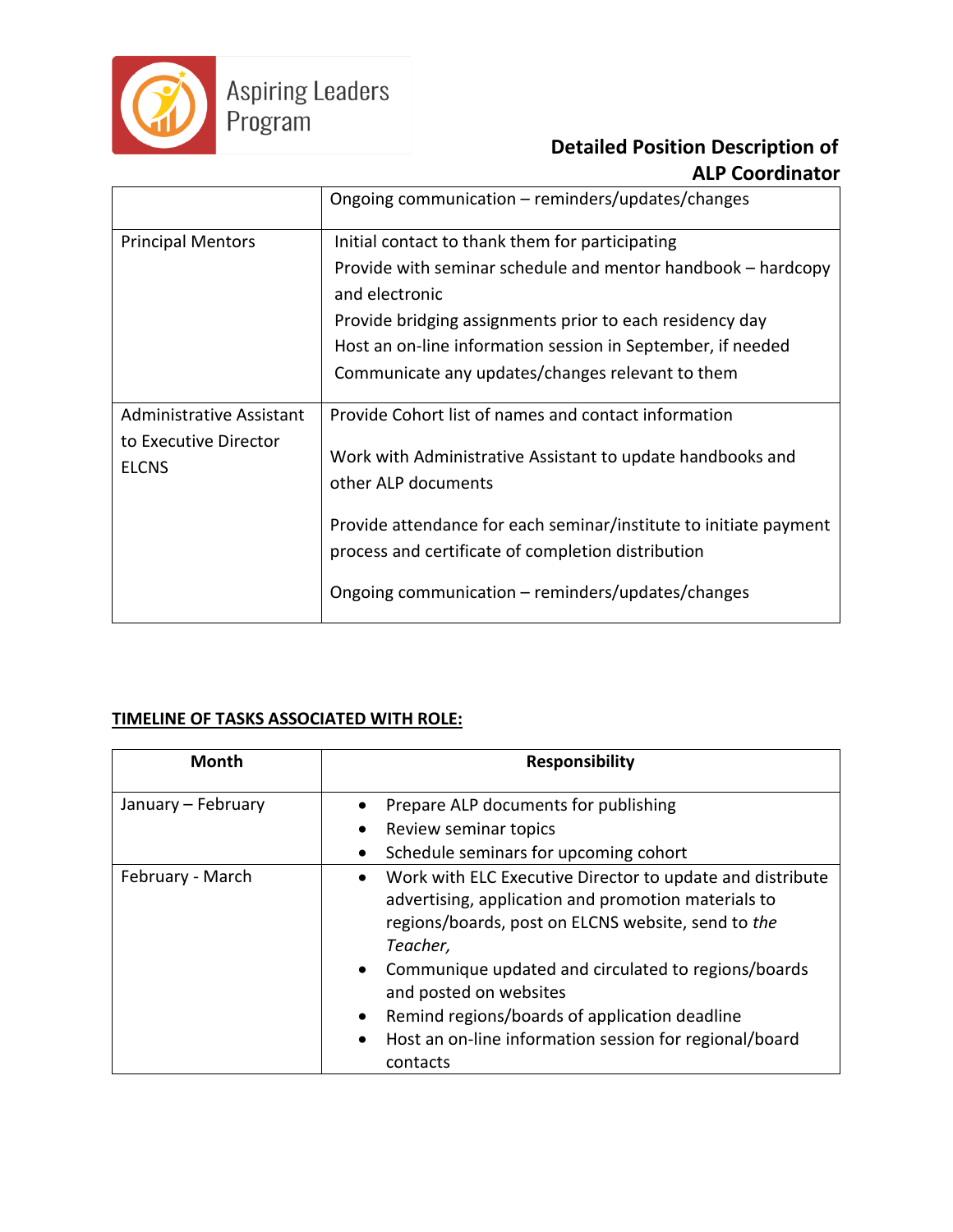

|             | Host an on-line information session for interested<br>participants in each region/board (smaller regions can be<br>combined/regional contacts should be encouraged to take                                                         |
|-------------|------------------------------------------------------------------------------------------------------------------------------------------------------------------------------------------------------------------------------------|
|             | part)                                                                                                                                                                                                                              |
| April       | Application Deadline mid-April<br>٠                                                                                                                                                                                                |
|             | Instructors confirmed for upcoming year                                                                                                                                                                                            |
|             | Facilitator Information document emailed to all facilitators                                                                                                                                                                       |
|             | Host an on-line information session for facilitators                                                                                                                                                                               |
| May         | Region/Board selection process completed, and cohort<br>$\bullet$<br>applicants notified (in time for June PD funding meetings)<br>Cohort participant names sent to ELC Executive<br>Director/ALP Coordinator by each region/board |
|             | Remind cohort participants to complete and submit PD<br>applications to their local PDF committee for Summer<br>Institute I and Seminar #1                                                                                         |
|             | Seminar #1 and Summer Institute I descriptions sent to<br>cohort participants and RC contacts                                                                                                                                      |
|             | ***It is critical that the selection process is completed prior to<br>June PDF Committee meetings.                                                                                                                                 |
| June - July | Contact new cohort members                                                                                                                                                                                                         |
|             | Host an introduction/information session for new<br>participants                                                                                                                                                                   |
|             | Locations for seminars established and schedule finalized                                                                                                                                                                          |
|             | Send schedule and locations of seminars/Summer                                                                                                                                                                                     |
|             | Institute II to facilitators and RC/Board contacts                                                                                                                                                                                 |
|             | ELC Executive Director suggest to HR Directors that                                                                                                                                                                                |
|             | protégés be paired with principal mentors for residency<br>days                                                                                                                                                                    |
|             | Contact and send the schedule to any participant from the<br>previous cohort who missed a seminar/institute                                                                                                                        |
| August      | Summer Institute #1/Orientation and Conference (2nd<br>week)                                                                                                                                                                       |
|             | Remind ALP RC/Board contacts that protégés are to be                                                                                                                                                                               |
|             | paired with a principal mentor for residency days to start                                                                                                                                                                         |
|             | in September                                                                                                                                                                                                                       |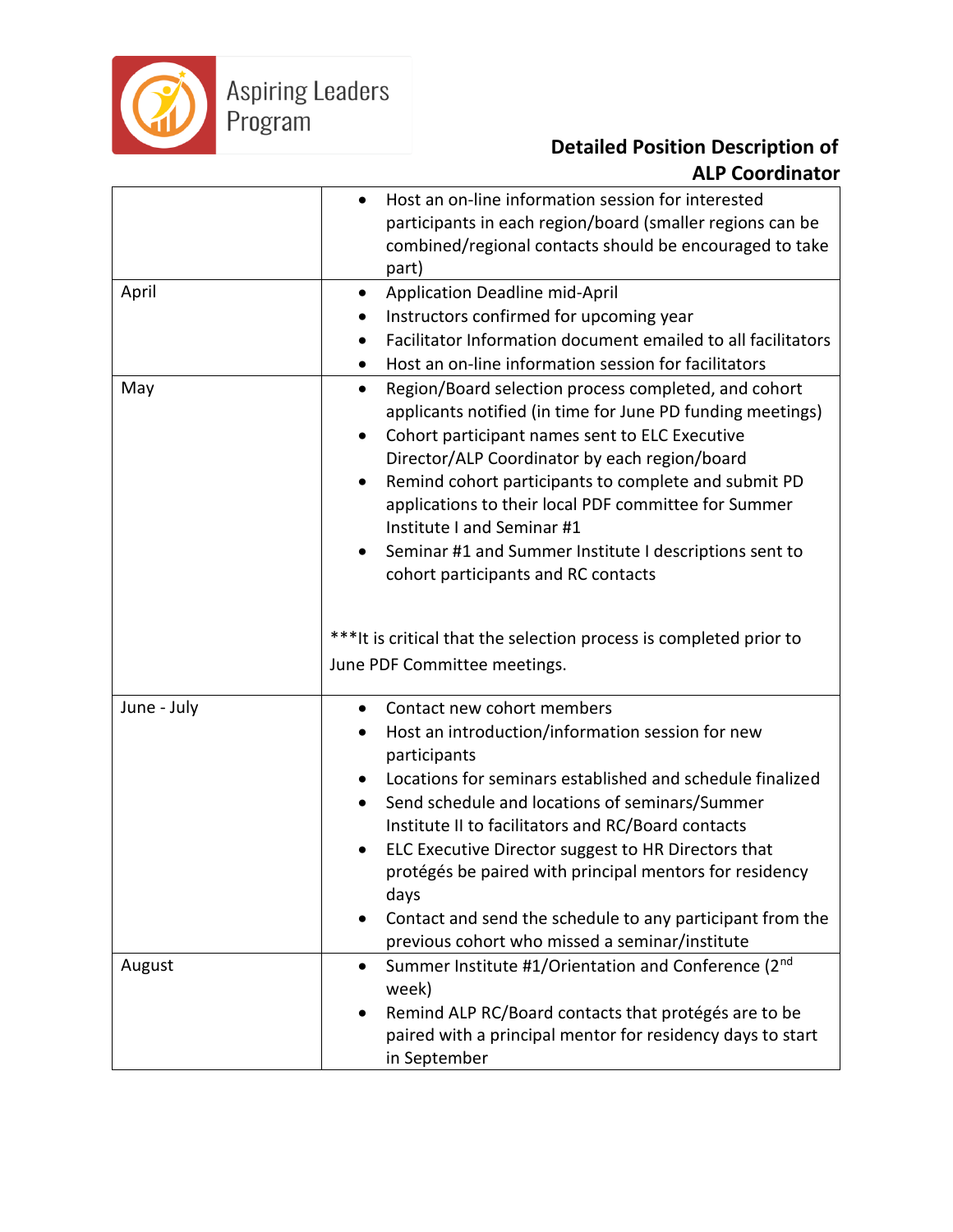

|                                  | Cohort participant handbooks to be distributed at<br>٠<br>Summer Institute I. (RC/Board contact and principal<br>mentor handbooks distributed at this time also if possible)<br>Electronic handbook copies emailed to participants,<br>$\bullet$                            |
|----------------------------------|-----------------------------------------------------------------------------------------------------------------------------------------------------------------------------------------------------------------------------------------------------------------------------|
|                                  | mentors and contacts                                                                                                                                                                                                                                                        |
| September                        | Provide seminar schedule and handbook to principal<br>$\bullet$<br>mentors<br>Send seminar/institute PD descriptions to participants for<br>$\bullet$                                                                                                                       |
|                                  | use in applying for PD funding                                                                                                                                                                                                                                              |
|                                  | Confirm locations of seminars/institutes, making sure<br>٠<br>meeting room is adequate with necessary technology<br>available. (chart paper stand, screen, LCD projector,<br>extension cord, appropriate seating, internet, YouTube<br>access)                              |
|                                  | If held in a school, contact the person responsible to open<br>and close the building and follow check-in protocols.<br>RC/Board contact may be able to assist                                                                                                              |
| September-August                 | Remind cohort participants of date and location prior to<br>$\bullet$                                                                                                                                                                                                       |
|                                  | every seminar/institute                                                                                                                                                                                                                                                     |
| (on-going communication)         | Ensure facilitators have uploaded seminar/institute power<br>٠<br>points, bridging assignments and resources to the shared<br>drive following their seminar for access by participants<br>(assist if needed)                                                                |
|                                  | Remind facilitators, prior to their seminar/institute, that<br>bridging assignments of previous seminar, feedback form,<br>and expense form are assessable in the shared drive<br>Send bridging assignments to mentors following each<br>seminar prior to the residency day |
|                                  | Assist facilitators and participants with arranging nutrition<br>break and lunch for each seminar/institute. (lunch often<br>arranged by a participant from the location)                                                                                                   |
|                                  | Arrange facilitator supply box to be delivered to a                                                                                                                                                                                                                         |
|                                  | facilitator prior to the seminar/institute                                                                                                                                                                                                                                  |
|                                  | Notify ELCNS Administrative Assistant of attendance for<br>each session to initiate payment and completion<br>certificates                                                                                                                                                  |
|                                  | On-going communication and updates to the RC/Board<br>contacts                                                                                                                                                                                                              |
| September (2 <sup>nd</sup> year) | Ensure all CA documents are up to date and distributed to<br>$\bullet$                                                                                                                                                                                                      |
|                                  | the RC/Board contacts                                                                                                                                                                                                                                                       |